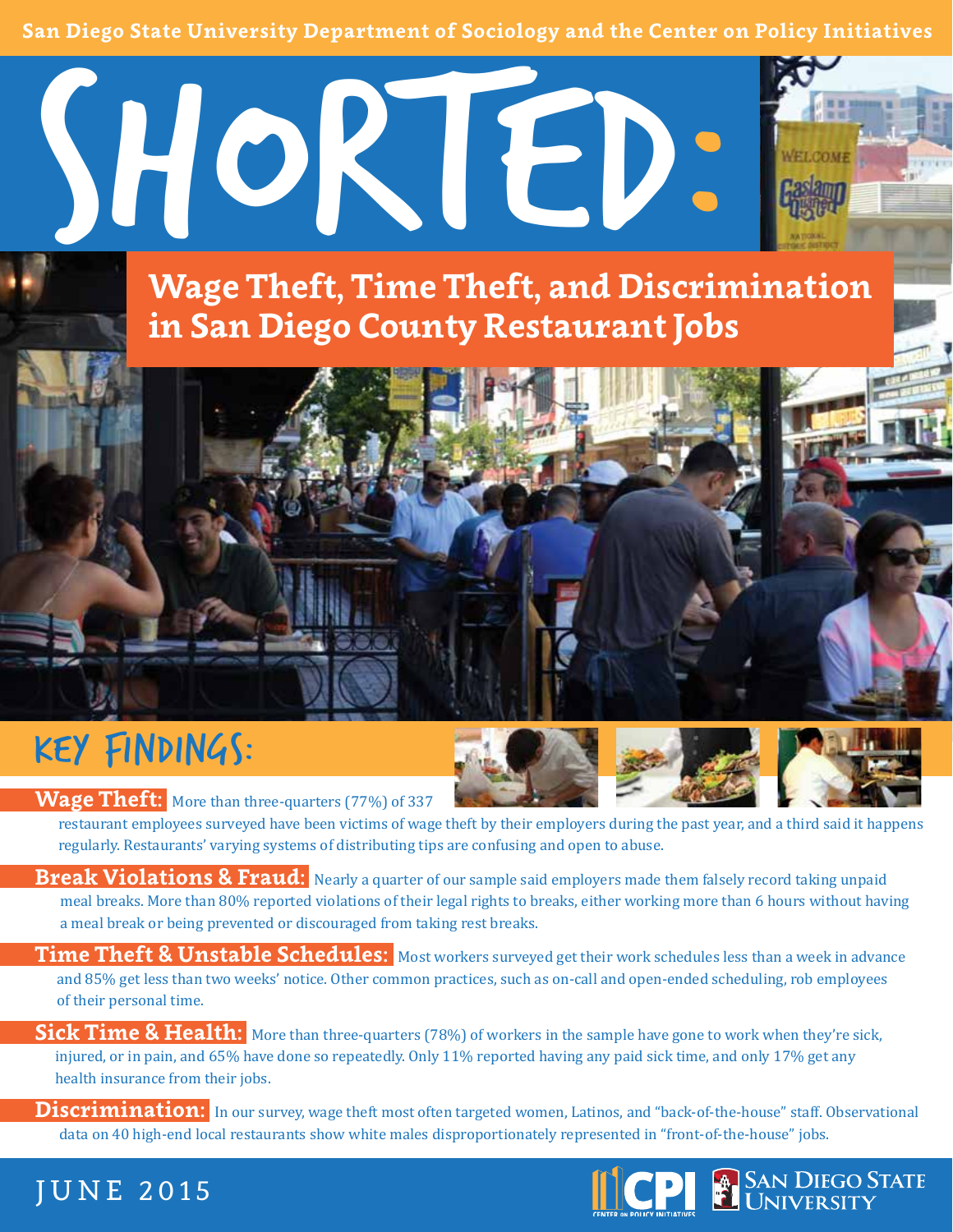#### **a national problem, especially in low-wage industries.**

 In cities and states previously studied, the restaurant industry has consistently been found to be one of the most abusive. In San Diego County, 125,700 people – nearly one-tenth of all workers – are employed in restaurants, and the industry is growing at almost double the rate of overall employment in the county.*<sup>1</sup>*

This survey of 337 employees of restaurants throughout San Diego County uncovered disturbing numbers of legal violations and other exploitative workplace practices among restaurants of all kinds – from fast food to fine dining.

This is a pilot study that offers a glimpse into the work lives of San Diegans employed in the restaurant industry, and highlights issues that warrant further exploration and the urgent development of policy solutions. Survey respondents included employees of at least 163 distinct workplaces scattered throughout San Diego County and probably substantially more.*<sup>2</sup>* We conducted in-depth interviews with 30 survey respondents to clarify and enrich the findings, analyzed census data and collected observational data at 40 top local restaurants. Many of the findings replicate what has been found in studies conducted elsewhere.

# Wage theft is<br>
a national problem,<br>
sepecially in<br>
low-wage industries.<br>
In cities and states previously<br>
studied, the restaurant<br>
fidustry has consistently been<br>
found to be one of the most<br>
25.700 people – nearly<br>
25.700

**Among 337 San Diego County restaurant employees surveyed, 77% reported that employers had stolen their wages in at least one way during the past year. A third (33%) of the sample said their earnings were stolen by their employers regularly (***always* **or** *often***).**

#### **77% reported wage theft in the past year**

#### **33%** said it happens often

In addition to a minimum hourly wage, federal and state law establish minimum standards for wages, overtime, breaks, and related matters. Our survey examined nine types of wage theft, including three kinds of tip theft. (See page 5)

#### **Wage theft reported by San Diego County restaurant workers surveyed**

| $(N=337)$                                                                  | During the past year |                                  |  |
|----------------------------------------------------------------------------|----------------------|----------------------------------|--|
| <b>Type of Wage Theft</b>                                                  | <b>Experienced</b>   | <b>Experienced</b><br>Regularly* |  |
| Unpaid off-the-clock work                                                  | 60%                  | <b>15%</b>                       |  |
| Not paid for Reporting Time                                                | 35%                  | 6%                               |  |
| No overtime pay for working ><br>8hrs/day or >40 hrs/wk                    | 30%                  | <b>11%</b>                       |  |
| No overtime pay for working<br>a 7-day workweek                            | <b>15%</b>           | 5%                               |  |
| Deductions for damages, non-paying<br>customers or cash register shortages | 16%                  | 6%                               |  |
| Paid < Minimum Wage                                                        | 6%                   | 3%                               |  |

COVER PHOTO: Jennifer Rener *\*"Experienced regularly" is included in the "Experienced" percentage*

*<sup>1</sup>* California Employment Development Department, "Employment by Industry Data." (April 2015). http://www.labormarketinfo.edd.ca.gov/LMID/ Employment\_by\_Industry\_Data.html

*<sup>2</sup>* Of the 195 respondents who answered an optional question naming the restaurant where they worked, 117 distinct names were provided, including 148 different locations. Another 15 respondents gave unique workplace zip codes. If the unnamed restaurants have the same ratio of unique locations,

the survey covered more than 250 distinct workplaces.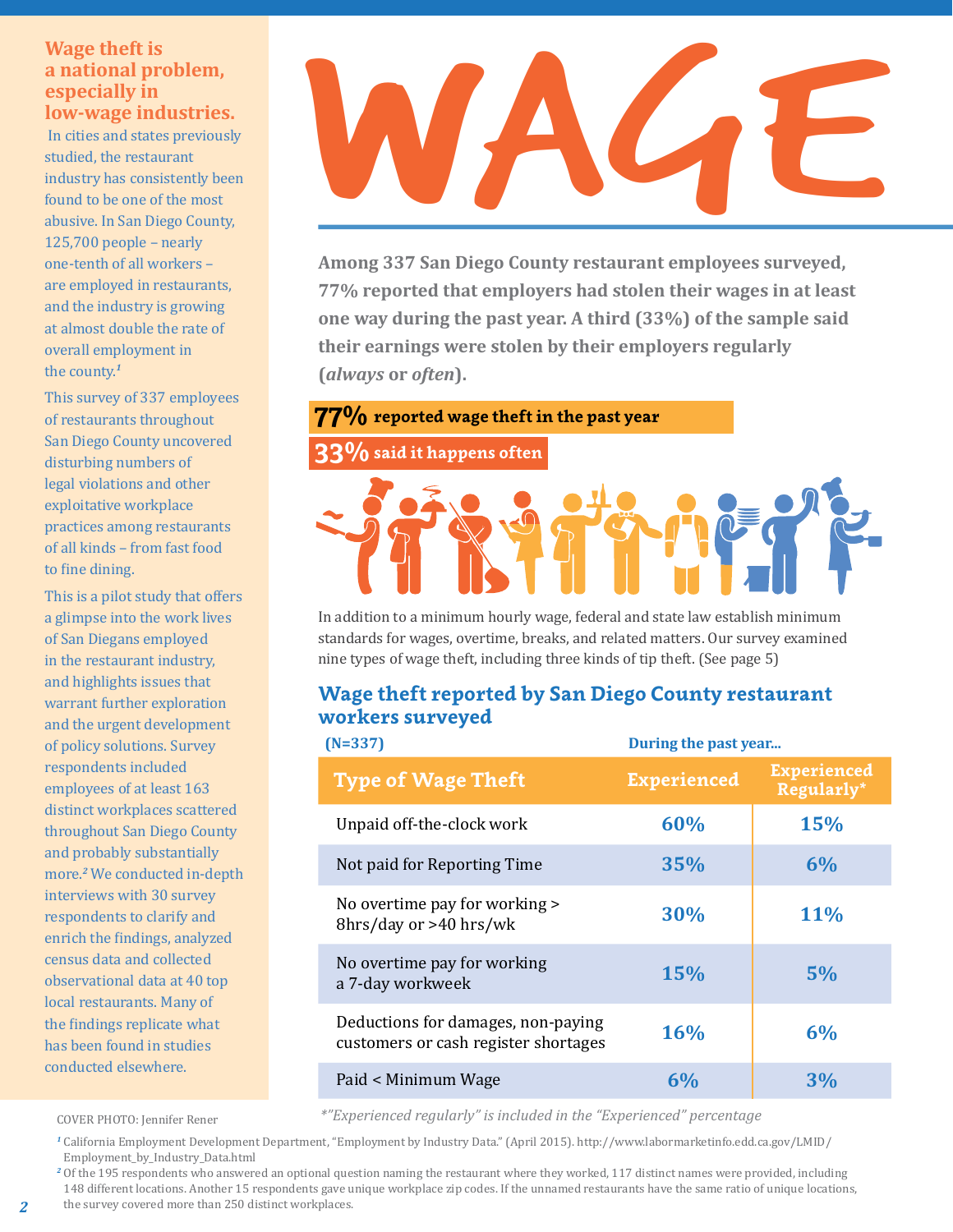# Off-the-Clock Work

#### *Off-the-Clock Work*

*THE LAW:* **Employees must be paid for time they work, whether or not it is within regular work hours and whether or not it is voluntary.***<sup>3</sup>*

*THE SURVEY:* **Most (60%) of restaurant employees responding to the survey reported working unpaid off-the-clock either before or after their recorded work hours, and 15% said it was a regular part of their jobs. It was the most common form of wage theft reported.**

In interviews, some restaurant workers said their employers directly required them to work during unpaid hours, and many others said they had to work off-the-clock in order to make their paid time manageable. Often they arrive early and/or stay late to prepare for their shifts and to complete "side work" such as cleaning or stocking that they don't have time for during paid hours.

A typical comment: "The bosses expected us to be there at 5:30 a.m. but we weren't allowed to clock in until 6. We had to set up the dining room, start heating up the grills, take out the signs, get the drawer ready." At one chain, sit-down restaurant, a server said: "The managers clock you out at the end of your scheduled shift regardless if you are done or not." At another restaurant, the pay stops on schedule even though the work doesn't: "At 2 p.m. the computer clocks you out automatically, but you're not leaving because you still have to wash your dishes, you still have to clean, you gotta do your silverware roll-ups."

#### *Reporting Time Pay*

*THE LAW:* **Employees who report to work for scheduled shifts must be paid for at least half of their usual number of hours (and no less than two hours), even if they are sent home sooner. This is called "Reporting Time Pay"** 



**because they are paid for the expenses and time it takes to report to work.***<sup>4</sup>*

*THE SURVEY:* **More than a third of the restaurant workers surveyed (35%) said they had been sent home without any pay after arriving for a scheduled shift, and 6% said it happens often or always.** 

Many workers may be unaware of this law. One server, Courtney, believes she does not experience wage theft even though she is regularly scheduled for a 6-hour shift and then sent home after one or two hours, when the rush is over. Legally, Courtney should be paid for 3 hours, or half her scheduled shift.

Reporting Time Pay offsets costs to workers sent home shortly after arriving for a scheduled shift, including time and expenses due to commuting, childcare costs, and lost earning opportunities through other jobs.

*<sup>4</sup>* California Department of Industrial Relations. "Reporting Time Pay." https://www.dir.ca.gov/dlse/FAQ\_ReportingTimePay.htm



*<sup>3</sup>* "Work not requested but suffered or permitted to be performed is work time that must be paid for by the employer. For example, an employee may voluntarily continue to work at the end of the shift to finish an assigned task or to correct errors. The reason is immaterial. The hours are work time and are compensable." U.S. Department of Labor. "Fact Sheet #22: Hours Worked Under the Fair Labor Standards Act (FLSA)." http://www.dol.gov/whd/ regs/compliance/whdfs22.pdf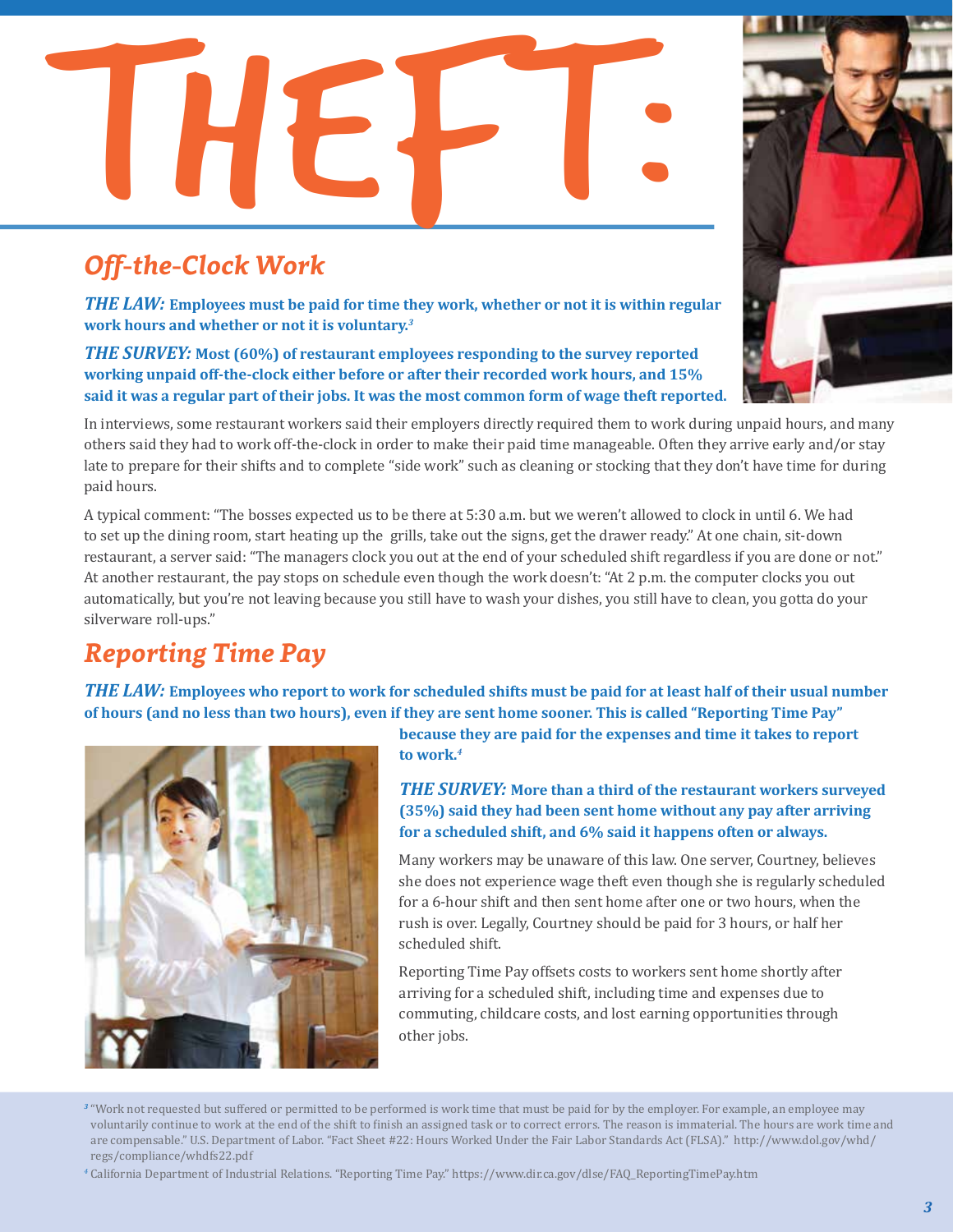#### *Overtime-Wage Violations: More than 8 hours per day or 40 hours per week*

*THE LAW:* **Under state law, employers must pay 1.5 times the regular wage for all hours an employee works over 8 hours in a day or over 40 hours in a week.***<sup>5</sup>*

*THE SURVEY:* **In our sample, 30% said they had worked overtime without being paid the required time-and-ahalf rate during the past year, with 11% experiencing this type of wage theft regularly. Since so many in our sample reported working part-time, we also looked at those who were eligible for overtime the previous week. Among this group, half (50%) reported this wage violation and 30% said they regularly were not paid the overtime rate due to them.** 

Several workers described how managers manipulated time records in order not to pay earned overtime, which is an additional violation of state law. One respondent said: "When I work more than 40 hours in any given week, the supervisor or manager goes in the system and fixes it so as to not pay me overtime."

A lead server at a chain restaurant said: "In the two-and-a-half years I have worked there, I have never been paid overtime. Sometimes the managers go back into the computer and move hours around to cover their asses because they could not turn in extra hours to corporate or they would be fired."

#### *Overtime-Wage Violations: 7-Day workweeks*

*THE LAW:* **If an employee works on all 7 days in a workweek the employer must pay at least 1.5 times the regular wage for any hours worked on the seventh day.***<sup>6</sup>*

*THE SURVEY:* **In our sample, 15% had worked a 7-day workweek without being paid overtime in the previous year, and 5% said they experienced this violation regularly. Among those who worked 7 days the week before taking the survey, 43% reported being cheated of this overtime pay, and half of those said it happens often or always.** 

One respondent said when he picked up an extra shift on the 7th day of his workweek, not only was he not paid the legally required overtime rate, but the manager cut his hours the following week.



#### *Illegal Deductions*

*THE LAW:* **California employers may not withhold or deduct wages for damages, cash shortages, nonpayment by customers or required uniforms or tools.***<sup>7</sup>*

#### *THE SURVEY:* **In our sample, 16% of workers were charged for damages, breakages, nonpaying customers, or cash register shortages within the past year, and 6% said it was a regular occurrence.**

The survey may have undercounted the violations, in part because the survey question did not mention payments for uniforms or work tools, which are usually but not always illegal. Workers interviewed after the survey told of being required to pay for uniforms that had company insignia, which is clearly illegal.

Some workers also said employers required them to take money from their own tips to cover any cash register shortages at the end of their shift. One interviewee said, "Sometimes if you're short on the drawer at the end of the night, if you're cashiering you're responsible for paying it back." One respondent marked "never" to this survey question, but later explained that the manager makes up for any non-paying customers or cash register shortages by taking the money from the tip pool before disbursing it, effectively deducting the shortage from workers' pay in violation of state law.

*<sup>5</sup>* California Department of Industrial Relations. "Overtime." http://www.dir.ca.gov/dlse/FAQ\_Overtime.htm

*<sup>6</sup> Ibid*

*<sup>7</sup>* California Department of Industrial Relations. "Deductions." https://www.dir.ca.gov/dlse/faq\_deductions.htm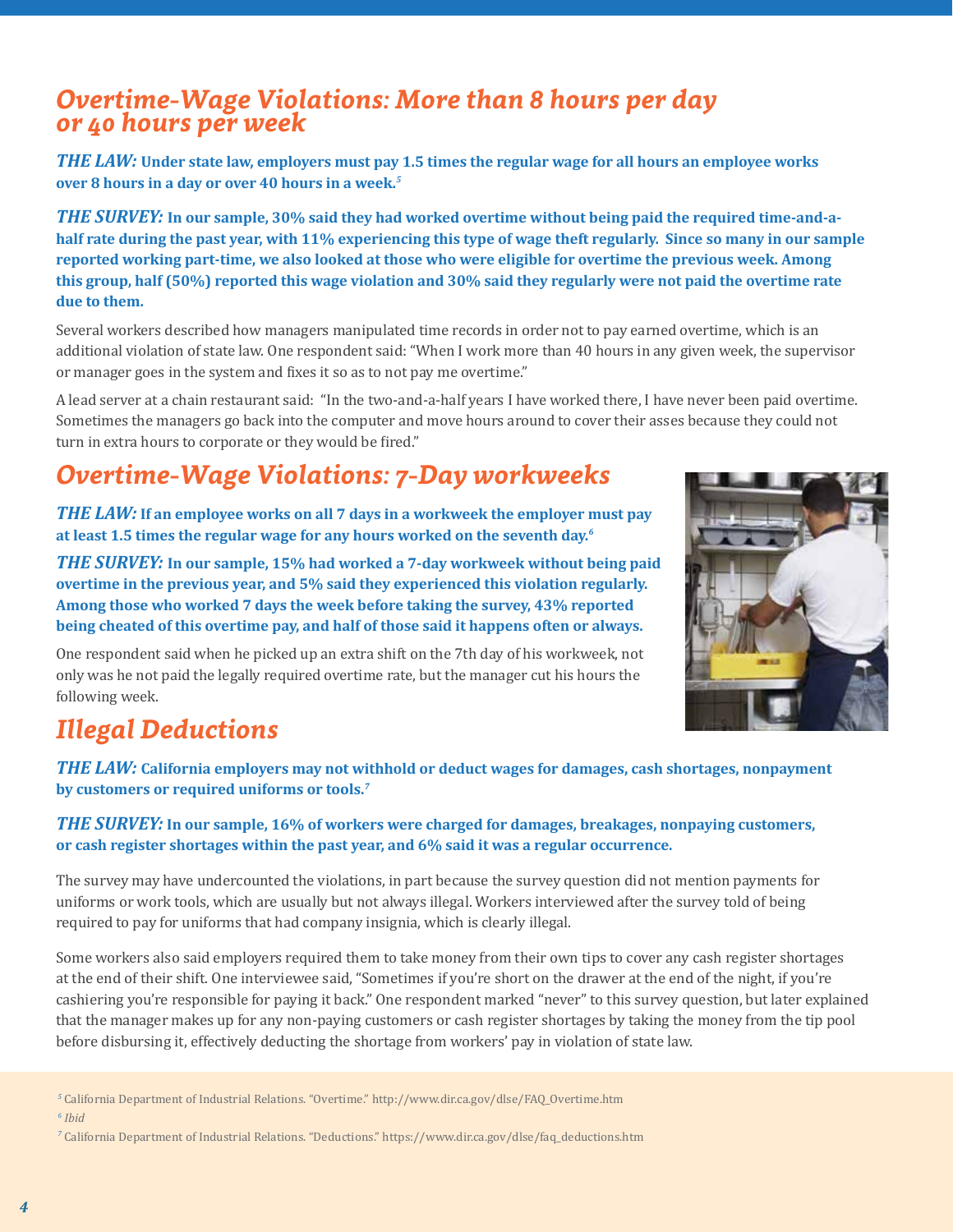#### *Minimum Wage Violations*



#### *THE LAW:* **By state law, workers in California must be paid at least minimum wage, currently \$9 per hour.***<sup>8</sup>*

#### *THE SURVEY:* **In our sample, 6% of respondents had been paid less than the minimum wage at some point in the last year, and 3% experienced violations regularly.**

Our survey finding is consistent with the findings of a study of California workers conducted for the US Department of Labor, which estimated that 3.4% of workers in the "Leisure and Hospitality" industry (which includes restaurants) experienced minimum wage violations in the past month.*<sup>9</sup>*

Minimum wage violations greatly impact a worker's income, by reducing wages for every hour worked. The DOL study referenced above found that affected workers lose 42% of their income. In one example from our study, a respondent working as a cook and cashier at a taco shop reported exactly that much loss: She was paid \$50 for each 9-hour shift, robbing her of \$35.50 every day, which is 42% of her legal pay for eight hours at minimum wage plus an hour of overtime.

In another interview, a cook said some of her coworkers were paid \$6 an hour for at least four years.

#### *Stolen Tips*

#### *THE LAW:*

- 1) **Employers (owners, managers, and supervisors) cannot keep any portion of tips left for employees by customers.***<sup>10</sup>*
- 2) **Employers cannot reduce wages because of tips earned, or credit tips against employees' wages.***<sup>11</sup>*
- 3) **Employers cannot deduct credit card company fees or charges from tips left on credit cards; they must give employees the full amount.** *<sup>12</sup>*

#### **Tip theft reported by San Diego County restaurant workers surveyed**

 **Type of Tip Theft Ever Experienced Regularly Experienced I Don't Know***<sup>13</sup>* Management takes workers' tips **19% 13% 10%** Wages reduced because of tips **12% 8% 13%**  Credit card fees deducted from tips **4% 3% 22% (N=208) During the past year...**

#### *THE SURVEY:* **Restaurant workers report**

**that all three of these forms of tip theft happen regularly in San Diego County. One of every five tipped employees said they experienced at least one of these tip violations regularly during the past year. In addition, a large number** 



- **of workers don't know whether their tips are being stolen, so the reported frequency may be a substantial undercount. Among the 208 survey respondents who receive tips:**
- **1) One in five workers (19%) said restaurant owners or managers have taken parts of their tips in the past year, including 13% who said it happened regularly (often or always). Another 10% didn't know whether it had happened.**
- **2) 12% had their paychecks reduced because of the amount of tips they earned, and nearly twothirds of those said that it happened regularly. Even more, 13%, said they didn't know whether it happened.**
- **3) Credit card fee deductions from tips were reported by 4%, with most saying it was a regular occurrence. But 22% of respondents who get tips said they didn't know whether their employers deduct the fees.**

*continued…*

*<sup>8</sup>* California Department of Industrial Relations. "Minimum Wage." http://www.dir.ca.gov/dlse/FAQ\_MinimumWage.htm

*<sup>9</sup>* Eastern Research Group Inc., The Social and Economic Effects of Wage Violations: Estimates for California and New York (2014), http://www.dol.gov/ asp/evaluation/completed-studies/WageViolationsReportDecember2014.pdf

*<sup>10</sup>* California Department of Industrial Relations. "Tips and Gratuities." http://www.dir.ca.gov/dlse/FAQ\_tipsandgratuities.htm *11, 12 Ibid.*

<sup>&</sup>lt;sup>13</sup> While it is standard practice to treat "I Don't Know" answers as missing data in survey research, we included those answers in analysis of the Tip questions because the numbers were considerably higher than for other questions. We found it substantively important to report that such a sizable share of respondents did not know whether their tips were stolen.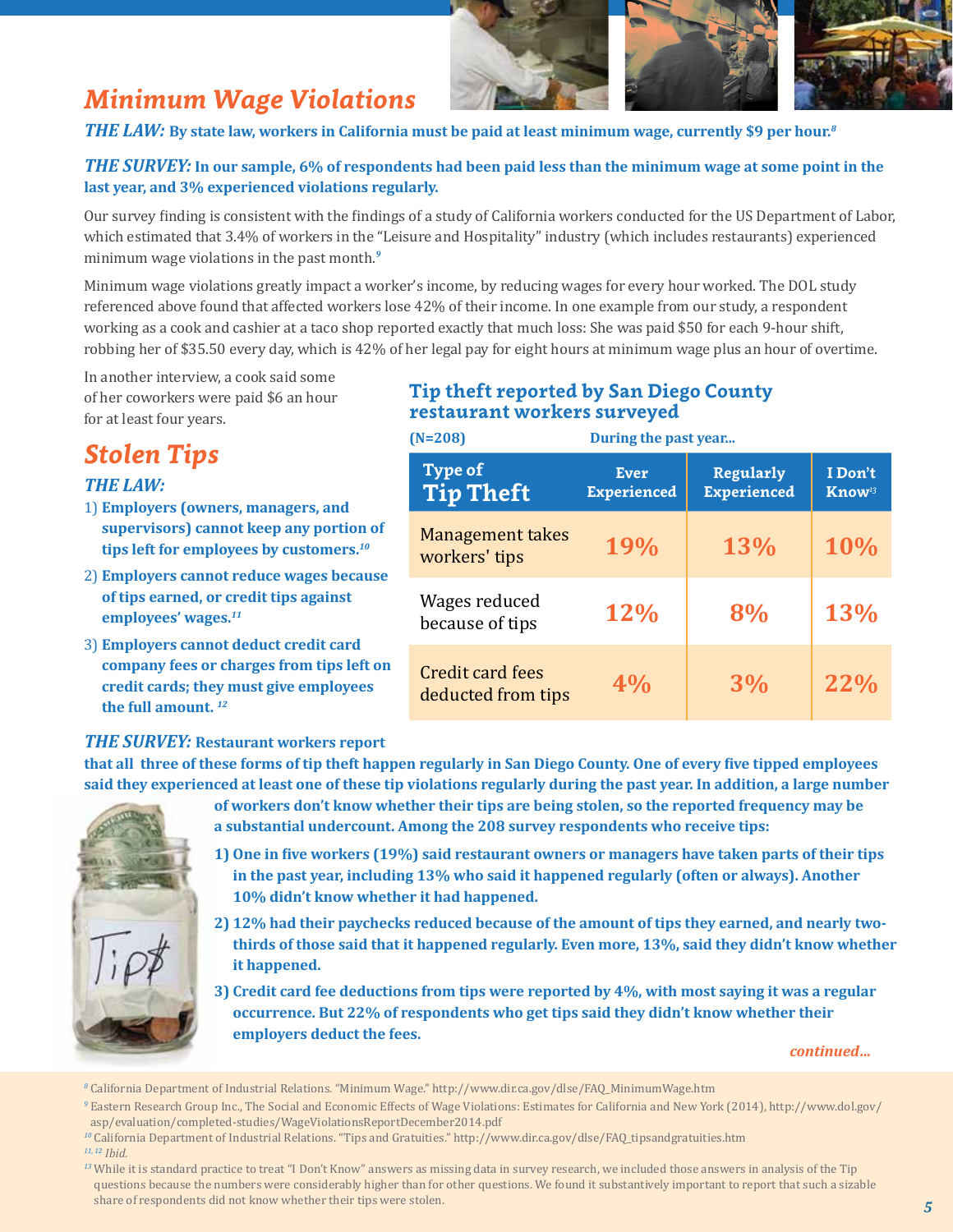

The number of "I don't know" answers to these three questions is striking. For most other questions about employer practices, only 2% to 3% gave that answer. These responses and our in-depth interviews reveal an obfuscated tip system that is open to abuse because it is inconsistent and unclear to workers. Enforcement of these laws depends on complaints, which aren't possible if workers don't know their tips are being illegally withheld.

The tip system varies between restaurants and even within restaurants depending on the season. The most common methods of distributing tips described in interviews were: tip pools, usually controlled by managers; servers "tipping out"



a fixed percentage to other staff, and servers sharing tips with staff based largely on individual generosity. Tips paid through credit cards are more difficult to track because they may not reach the tipped employee for days or weeks, depending on the payday schedule.

Who received tips and how large a share also varied widely. In our survey, 84% of "front-of-the-house" workers said they received tips, and 29% of kitchen or "backof-house" workers said they receive small shares of tips left in tip jars or passed on by servers. As one server put it: "It is up to your discretion to decide whether you tip out the back of the house or the hostess. Let's say the cook has helped you a lot that night doing extra things, then you would tip them out."

### LATE PAY AND BOUNCED (HECKS

In addition to outright wage theft, some workers are paid late. Employers are subject to civil penalties for late or bounced paychecks, and workers can be owed penalty payments for each violation.

*THE LAW:* **All wages are due and payable twice during each calendar month, on days designated in advance by the employer as the regular paydays. Late pay is subject to a civil penalty of \$100 for the first violation. If a paycheck is returned for insufficient funds, the employee can receive penalty payment of up to 30 days' wages, in addition to the amount of the check.***<sup>14</sup>*

*THE SURVEY:* **While 3% of the sample reported always or often being paid late, 13% said it had happened to them in the past year. Bounced checks were less common: 7% had received bounced checks, and 1% received them regularly.** 

Workers interviewed said late pay sometimes makes them late on rent, bills, and credit card payments, at the risk of extra fees and bad credit. In the worst cases, the late wages were never paid at all.

One server, Kadie, reported that she briefly worked at a restaurant where her paycheck bounced regularly. She spoke to her coworkers and learned that no one was being paid. Some of her coworkers continued to work at the restaurant while looking for other jobs, only taking home cash tips. "They would stay for 2 weeks, maybe 3 weeks, and realize they were not going to get paid and finally they would leave without recourse," Kadie said. "The owner would then clean himself up and walk out to the street and recruit anyone walking by…. The door kept revolving."



*Kadie: Employer never made good on bounced checks.*

*<sup>14</sup>*California Labor Code Section 203.1 and 204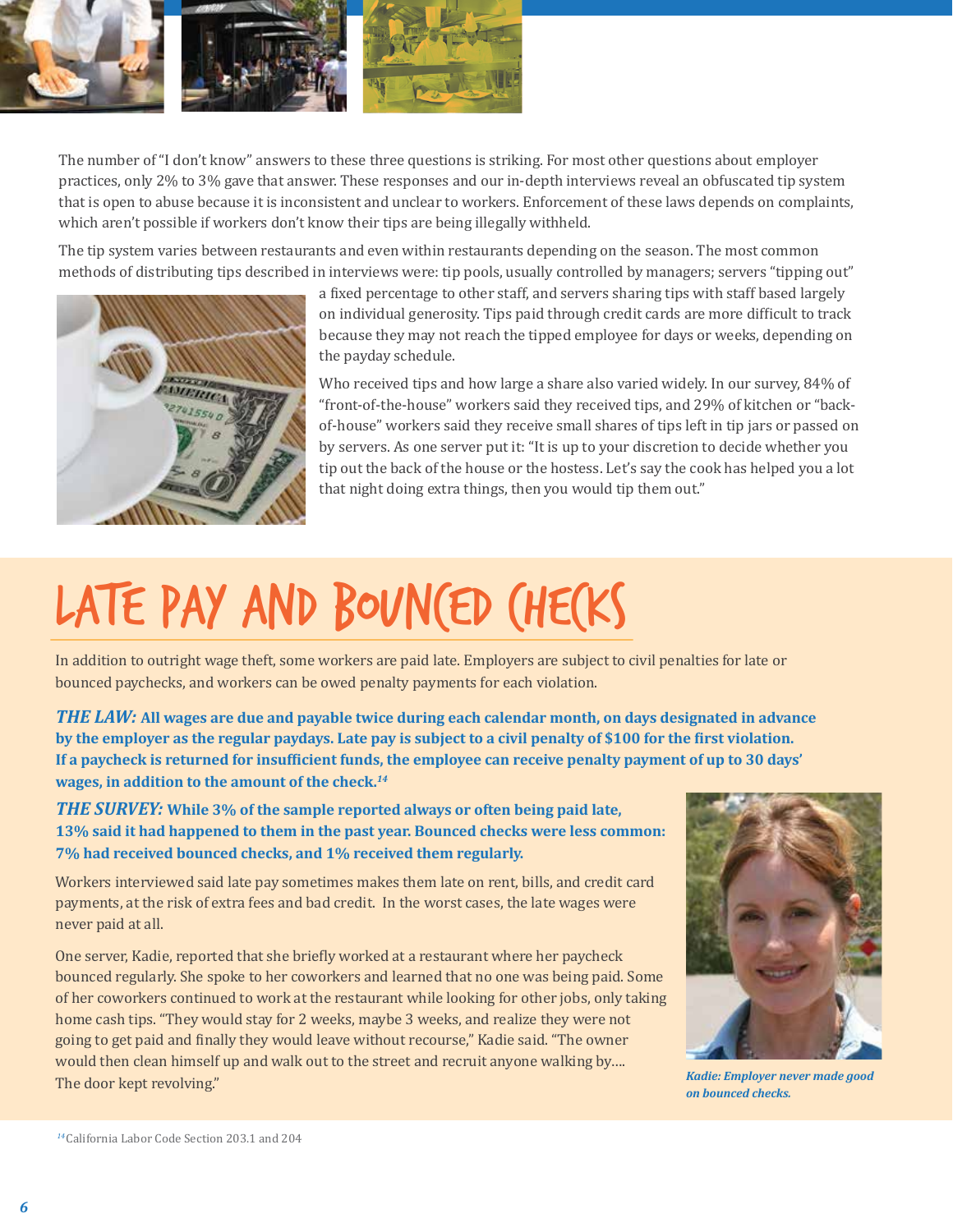## BREAK VIOLATIONS:

Under California law, employers must have a system in place in which employees are able to take meal and rest breaks, although it's not illegal for employees to skip the breaks.*<sup>15</sup>* The missed breaks reported in our survey were not included in the wage theft analysis because they did not necessarily include having wages stolen, although the workers often are owed penalties for the violations. The vast majority (84%) of our sample reported violations of their right to breaks in the last year, and more than half (52%) said it happens often or always.

#### *10-Minute Rest Breaks*

*THE LAW:* **Workers in California must be allowed to take a paid 10-minute rest period for every 4 hours worked. Although workers can choose to skip breaks, employers cannot discourage or prevent the breaks. The penalty is one hour of extra pay per violation.***<sup>16</sup>*

*THE SURVEY:* **Almost half (47%) of workers surveyed reported that their employer rarely or never provided the conditions for them to take breaks. And 42% said they had actually been prevented from taking breaks in the past year; almost half of those (19%) said it happened often or always.** 

Some workers chose not to take breaks so they wouldn't miss out on the income provided by tips, one way in which the tip system makes workers complicit in their own exploitation. In addition, both the survey and the in-depth interviews revealed that many employers don't provide the conditions to make breaks possible. In interviews, workers said under-staffing was overwhelmingly the biggest obstacle to taking breaks. Without sufficient staffing, workers either cannot leave the dining area or the kitchen or would be overburdening their co-workers to do so.

"I have never sat down and taken a 10-minute break because there is no time, and then there is nowhere to sit," one server said. Speaking with frustration, another worker said: "I've never had a break . . . And that's every restaurant I've ever worked at, I've never had a break."

#### *Meal Breaks*

*THE LAW:* **Employees must receive an uninterrupted 30-minute unpaid meal break if working more than 5 hours. (Employees may waive this right, but only if they work no more than 6 hours.)***<sup>17</sup>*

**In order to legally provide the break, employers must relieve employees of all duties during the entire 30 minutes. The penalty for failing to provide required meal breaks is an extra hour of pay to the worker per violation.***<sup>18</sup>*

*THE SURVEY:* **Two-thirds (67%) said they have worked** 

**67% of workers surveyed reported not getting legally required meal breaks.**

**more than 6 hours without having a meal break at least once in the past year; 27% said it happens regularly. Worse, 23% said their employers have made them falsely report taking meal breaks, so they work through the break without being paid for that time. 10% said this violation is a regular occurrence. (See next page.)** 

In interviews, some survey participants said their employers made them take their meal breaks at the end of a 6-hour or 8-hour shift, which are not legal meal breaks but may not have been counted as violations on the survey. Meal breaks must take place during any work stretch of 6 hours because they are intended to give workers a chance to rest as well as to eat. Instead, one worker described a typical lunch as: "While I ran the register, cleaned tables, and ran the food . . . I had to just scarf it down like an animal."

- *<sup>16</sup>* California Department of Industrial Relations. "Rest Periods/Lactation Accommodation." http://www.dir.ca.gov/dlse/FAQ\_RestPeriods.htm
- *<sup>17</sup>* California Department of Industrial Relations. "Meal Periods." http://www.dir.ca.gov/dlse/FAQ\_MealPeriods.htm
- *<sup>18</sup> Ibid.*

*<sup>15</sup>* We are using the conservative interpretation of the law provided under Brinker Restaurant Corporation v. Superior Court of San Diego 53 Cal.4th 1004, (2012)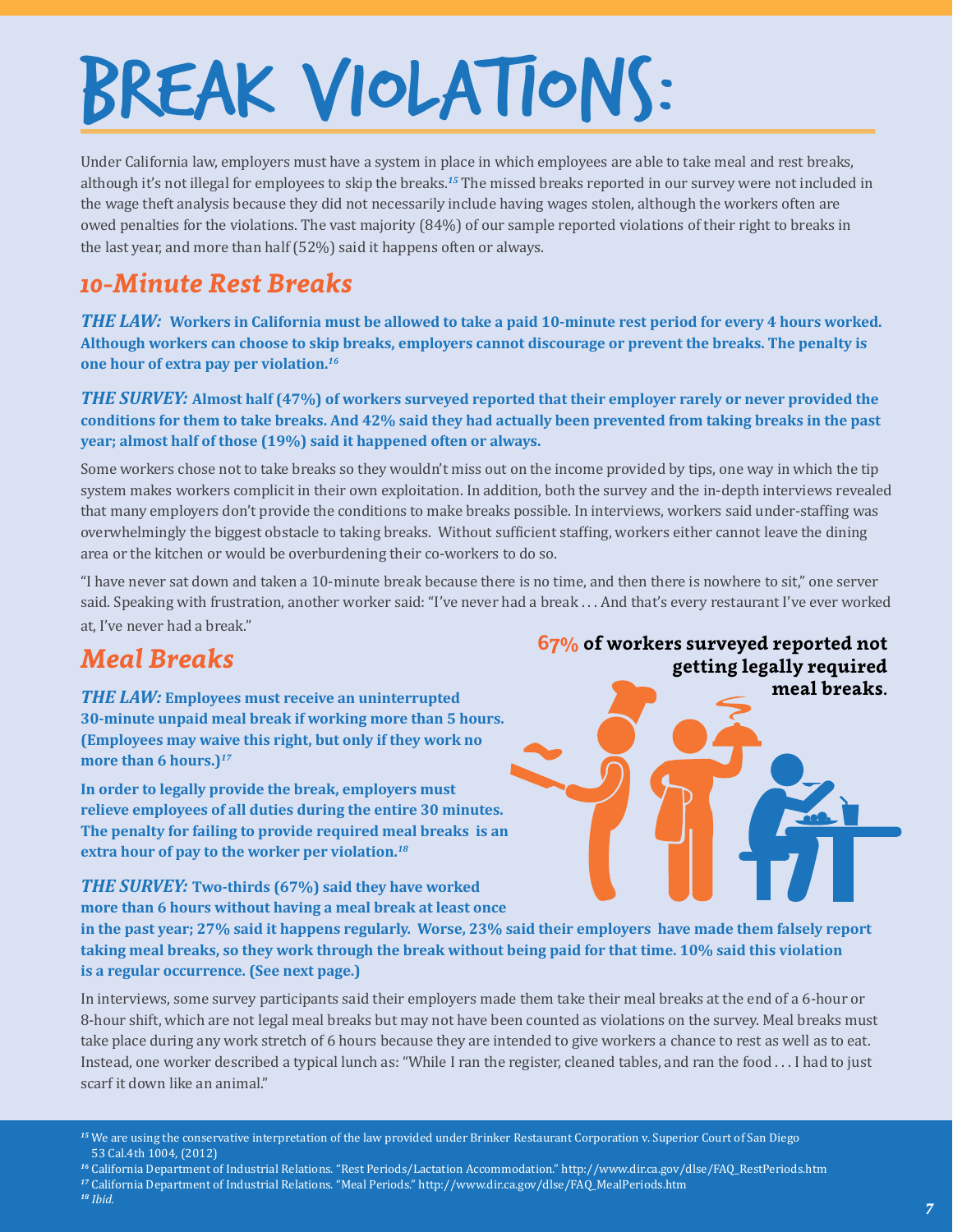### Phantom Meal Breaks: Fraud, Wage Theft, and Break Violations

Besides being denied required meal breaks, nearly a quarter (23%) of restaurant employees surveyed said their employers made them falsely record meal breaks that never happened. These cases could be triply illegal: labor code violations, fraud, and wage theft.

Some restaurants have time-clocking systems that require employees to report breaks in order to clock out at the end of the shift – whether or not they actually took the breaks. In other cases, employers clock workers out for required breaks but make them keep working.

At one chain family restaurant, an employee said, "We have to have a manager clock us out for our breaks. First you type in your code and a screen comes up asking for a manager code. Knowing very well that you are not going to be able to take a break, the managers type in their code."





Besides robbing workers of a rest and of the wages for time fraudulently recorded as breaks, employers create false records that protect them from potential wage violation claims. By law, employees are owed a penalty of an hour's wage for each violation.

A server at a well-known downtown restaurant said the management "forces everyone to claim their 30-minute break at the end of their shift, but no server actually gets to take an entire 30-minute break EVER. We may take little 5-minute breaks here and there, to shove food in our mouths really quickly. They make me submit what time I've taken a break, when I've never taken it."

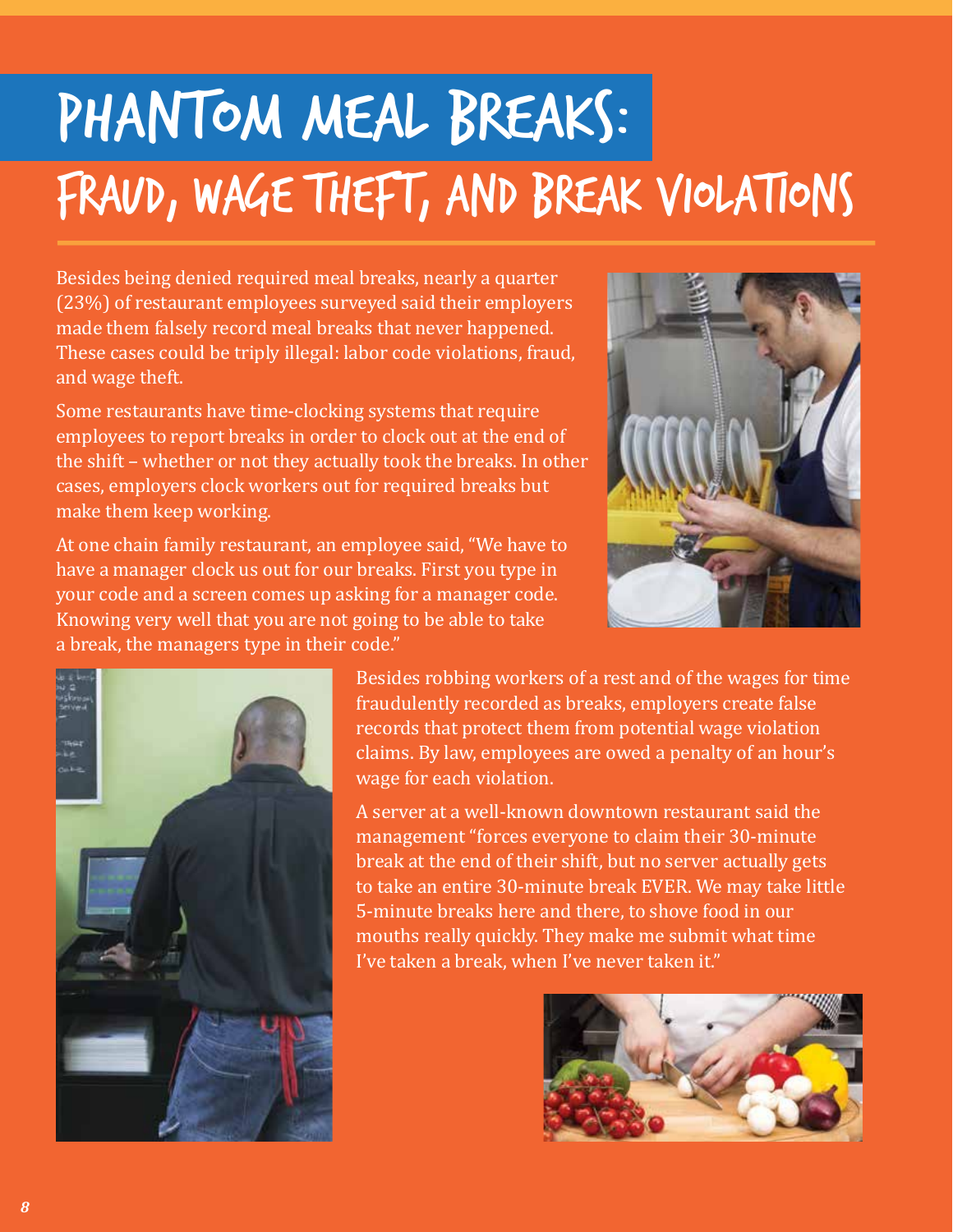## SICK TIME AND HEALTH:

Despite the public health implications of their direct contact with food consumed by others, restaurant employees surveyed reported low rates of access to earned sick time or health insurance.

#### *Paid sick time*

Among employees surveyed, 76% had no opportunity to earn sick days (paid time off for illness or to care for ill family members). Another 13% didn't know whether they had any sick days. Those results are consistent with previous research finding that 82% of employees in San Diego's food services industry lack access to sick days.*<sup>19</sup>*

#### *Sick at work*

Most of the workers surveyed (65%) said they sometimes or often go to work while sick, injured, or in pain. Among those who said they go to work sick, 34% admitted to coughing or sneezing while handling food and drinks.

"Plenty of times I've gone to work with colds, mucus congestion, drippy nose, and obviously sick and likely contagious," said Brooke, a café server, "because I can't miss my pay and because there's not a lot of staff to cover days. There's a lot of pressure by the management to be at work, regardless of your health situation."

Among respondents who went to work sick, the most common reasons were that without paid time off, they simply can't afford to stay home, they feared retaliation from management for missing work, or they couldn't find someone to cover their shifts.

"I get a high-five when I come to work sick rather than calling in," said Olivia, a bartender. "They would rather have me there sick than have to figure out who could work for me."

Clarissa, who works a fast food counter, added: "If you're sick at work, they're not going to send you home unless you're throwing up. And I need the money and I don't get paid to take a sick day."

#### *Health insurance*

Only 17% of the sample said they had any health insurance through their jobs, compared to 55% in the private sector workforce overall.*<sup>20</sup>* Altogether, 40% said health insurance was offered, far below the 70% nationally.*<sup>21</sup>* With low and unpredictable incomes, many restaurant workers can't afford health insurance even if offered by employers, because of high premium deductions.

"If I were to receive any benefits, they would come out of my paycheck," said Candy, a cocktail server. "Benefits are so expensive there that I would end up owing money beyond my paycheck every month."

Many restaurants, like other businesses, offer health insurance only to employees working more than 30 hours a week, as required under the Affordable Care Act for large employers. Many employees surveyed said they are limited to fewer than 30 hours, even after years with the same employer.

#### SANDRA'S STORY



*Sandra at work PHOTO: Edwin Real*

The café where Sandra worked as a cook was often so busy and understaffed that she had difficulty taking restroom breaks. Partly as a result, she recently developed a urinary tract infection that spread to her kidneys. With no health insurance and no paid sick time, Sandra had to pay \$400 out of pocket for treatment at a local clinic and lost income during that illness. Then, on top of everything, her boss pressured her to return to work before the symptoms were gone by threatening to replace her.

Another time, Sandra was badly burned at work when she dropped a pot of boiling water. She had to go to the emergency room and was docked pay for the rest of her shift that day.

*<sup>19</sup>* Williams, Claudia (2014). Access to Earned Sick Leave in San Diego. Institute for Women's Policy Research. http://www.iwpr.org/publications/pubs/ access-to-earned-sick-leave-in-san-diego

*<sup>20</sup>*U.S. Bureau of Labor Statistics (2014). National Compensation Survey. Table 9. Health Care Benefits: Access, Participation and Take-up Rates, Private Industry Workers. http://www.bls.gov/ncs/ebs/benefits/2014/ownership/private/table09a.htm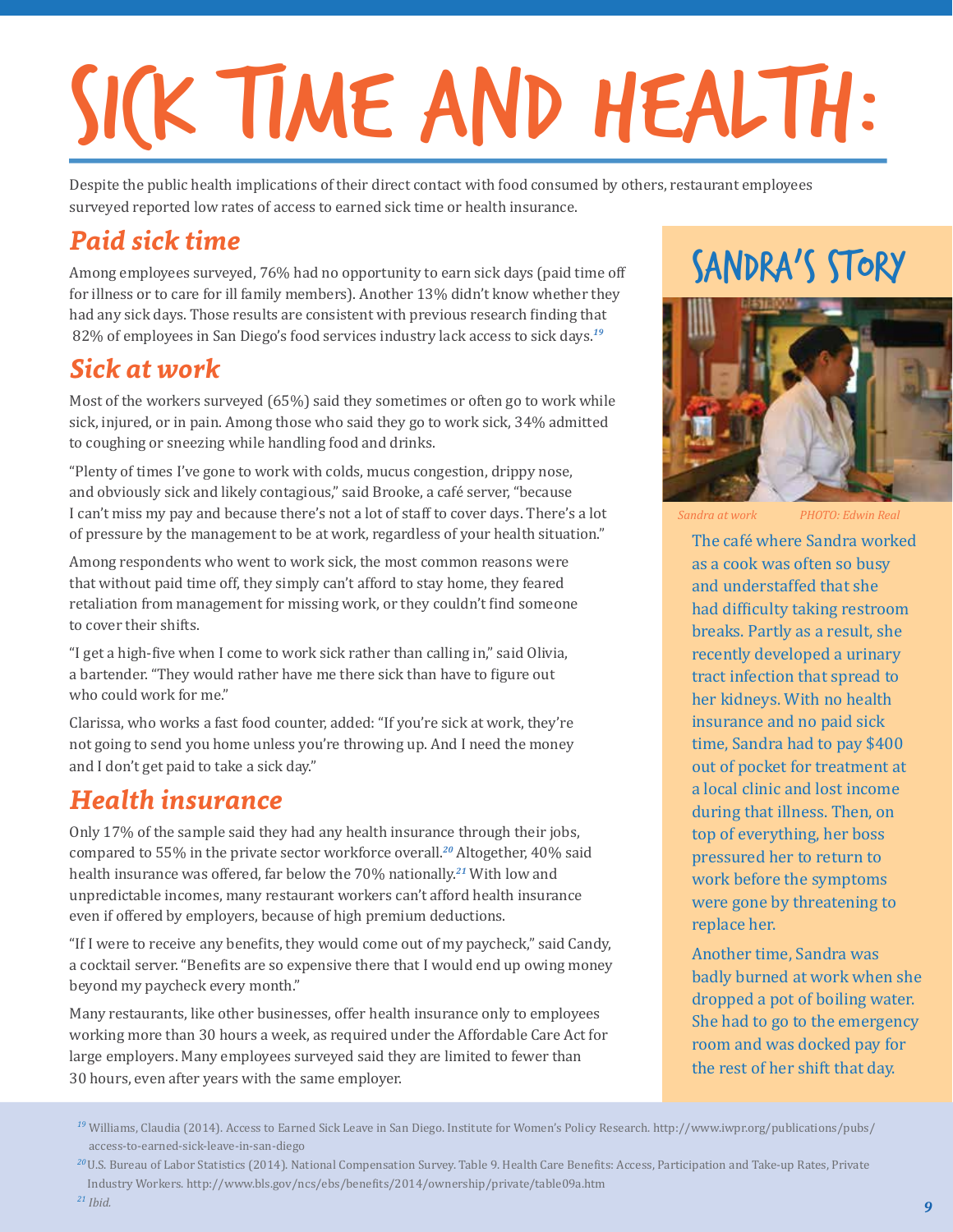## TIME THEFT & UNSTABLE SCHEDULES:

Scheduling practices in the restaurant industry rob most employees surveyed of the ability to control and plan their non-work hours – essentially stealing their personal time. Most of these practices are not illegal in California; as of June 2015 legislation is pending that would address some of these problems for employees of large companies.

Restaurants use flexible and last-minute scheduling to maximize profits by operating with minimal staff. For workers, shift times and the number of hours worked per day can fluctuate wildly and with very little notice. The unpredictable schedules often block opportunities to take another job or attend school, and make it difficult to arrange childcare or plan anything from medical appointments to weekend activities.



#### *Underemployment*

Restaurant work is dominated by part-time jobs, leaving many workers under-employed and with limited incomes. In our sample, 60% reported that in the week before taking the survey they worked less than 30 hours, which is the threshold at which the federal Affordable Care Act requires large employers to provide health insurance. Among these part-time workers, 49% of non-students and 36% of students said they wanted to work more hours.

Rosa has worked part-time for 11 years at Burger King and would like to work full-time. Yet, when a position recently opened up, Burger King hired another part-time employee rather than give her the opportunity to increase her hours. "I would like more hours so I can earn enough to live on," she said.

#### *Short-notice scheduling*

Among survey respondents, 85% reported receiving their work schedules less than two weeks in advance, including 64% with less than a week's notice and 43% with 3 days' notice or less. Only 3% of workers in our sample reported that they have a set schedule.

In interviews, many workers said the schedules at their restaurants are posted on a certain day every week, and everyone has to check whether they are working the following day. Even after the schedule is posted it is often subject to last-minute changes. For example, one server said the schedule sometimes is changed overnight and posted online, so servers are required to check it every morning to find out if they work that day.

Such short notice makes it difficult or impossible to schedule shifts at other jobs or make other plans. Matt explains, "There's nothing that I can do except wait for them to tell me when I'm working. Unless I request the time off, which

I don't want to do because I need the money, then I can't really commit to any plans with my loved ones, which is hard on my family and frustrating for me personally."

#### **Survey respondents report little advance notice of work schedules**

| <b>Set</b><br>hedule<br>3% | 2 weeks<br>or more<br><b>12%</b> | $7-13$ days<br>21%     | $4-6$ days<br>20% | $2-3$ days<br>30% | 1 day or<br><b>less</b><br>13.5% |  |
|----------------------------|----------------------------------|------------------------|-------------------|-------------------|----------------------------------|--|
| Less than a week: $64\%$   |                                  |                        |                   |                   |                                  |  |
|                            |                                  |                        |                   |                   |                                  |  |
|                            |                                  | Less than 2 weeks: 85% |                   |                   |                                  |  |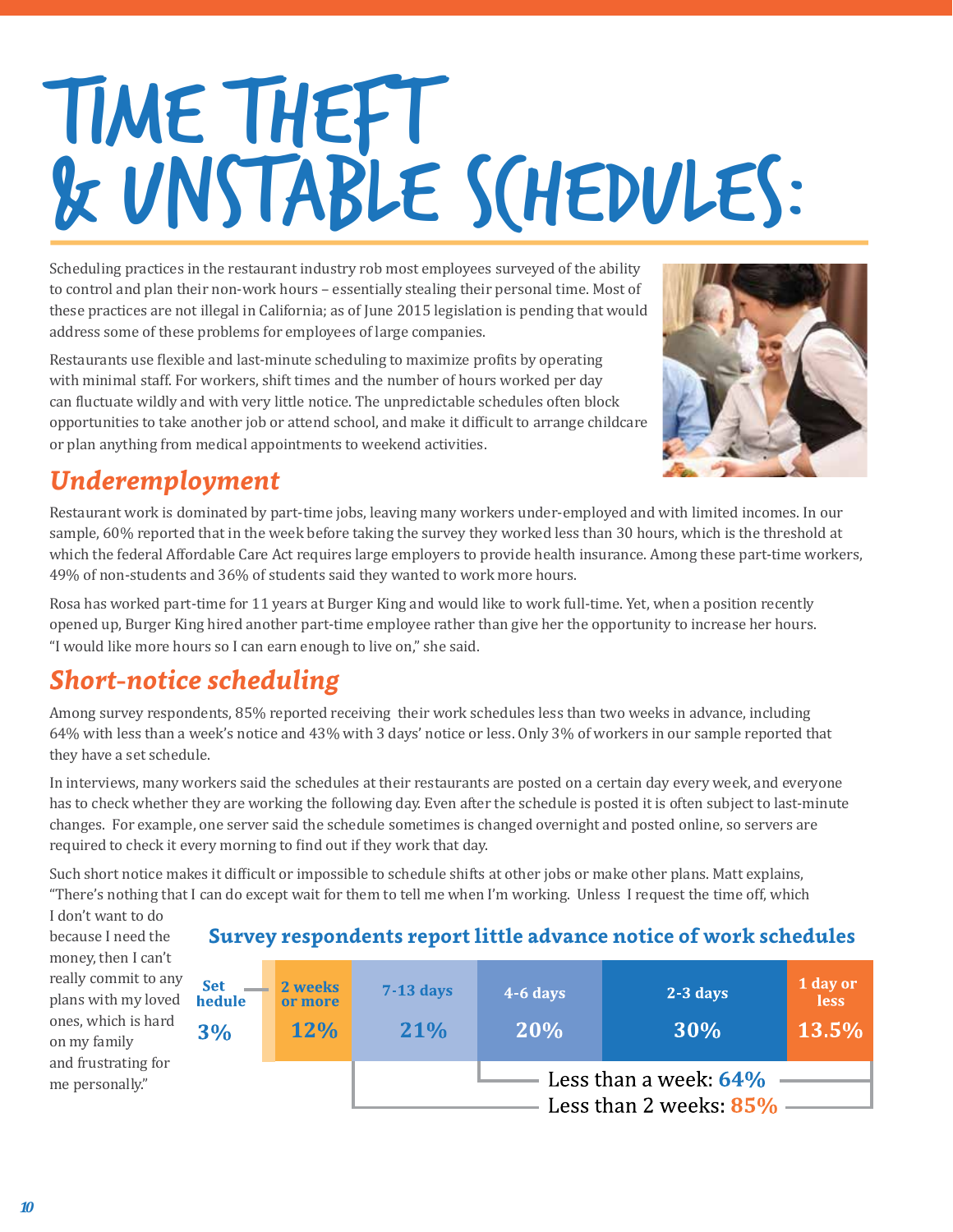#### *On-call*

One common and extreme form of last-minute scheduling is keeping workers "on call." In our sample, 37% of workers have been on call without pay in the last year, and 14% said it happens regularly. This means workers' "free time" is not theirs to use as they wish; they must be ready to go to work at any point.

Under certain circumstances, current law requires employers to pay for on-call time, depending on how much the on-call requirements restrict employees' activities.*<sup>22</sup>* Many restaurants use on-call as part of their scheduling practices, with "oncall" shifts appearing on every schedule. The restaurant industry's reliance on an abundance of part-time workers who are often in need of additional hours means that employees are motivated to accept any shift offered to them, even at the last minute. Besides needing the income, workers are afraid of retaliation if they turn down last-minute work. Some workers expressed fear of having their hours cut severely the following week if they were not always prepared to come to work when asked.

Jasmine, a fast food worker, explained: "When employees are new they are expected to be on call and show up to work with only 30 minutes' notice or else they will call someone else."

#### *Open-ended shifts*

The interviews revealed another common practice that results in unpredictable schedules: At many restaurants, workers have a scheduled start time but are not given an ending time. How long they work depends on how busy the restaurant is that day, with the person who started earliest the "first off" when business slows. In addition to having to block off time they may not end up working, employees cannot predict what their income will be each week.

Marissa, who works for a small restaurant, said, "At my work, employees never know how many hours they will be working any of the days they are scheduled. If there is no business, the wait staff can work two hours or so, while, when it is busy, they can work up to six hours."

#### *Clopening*

Another brutal scheduling practice is referred to by the contraction "clopening" -- having the closing shift at the restaurant and being scheduled the next day for the opening shift. Depending on a restaurant's hours, this can mean very little time off to commute home, eat, sleep, and prepare to return to work. Of those surveyed, 63% had clopened and 20% of respondents clopened regularly.

Carol, a server at a La Jolla bar and restaurant, recently was scheduled to clopen on weekends for two months straight. On Fridays and Saturdays, she would close the restaurant at 2 a.m. and have to open at 7 a.m. for breakfast the next day. "That was really, really difficult," she said. "It was so terrible. I was exhausted."



*<sup>22</sup>* California Department of Industrial Relations. "'Call Back' and 'Stand By' Time." https://www.dir.ca.gov/dlse/CallBackAndStandbyTime.pdf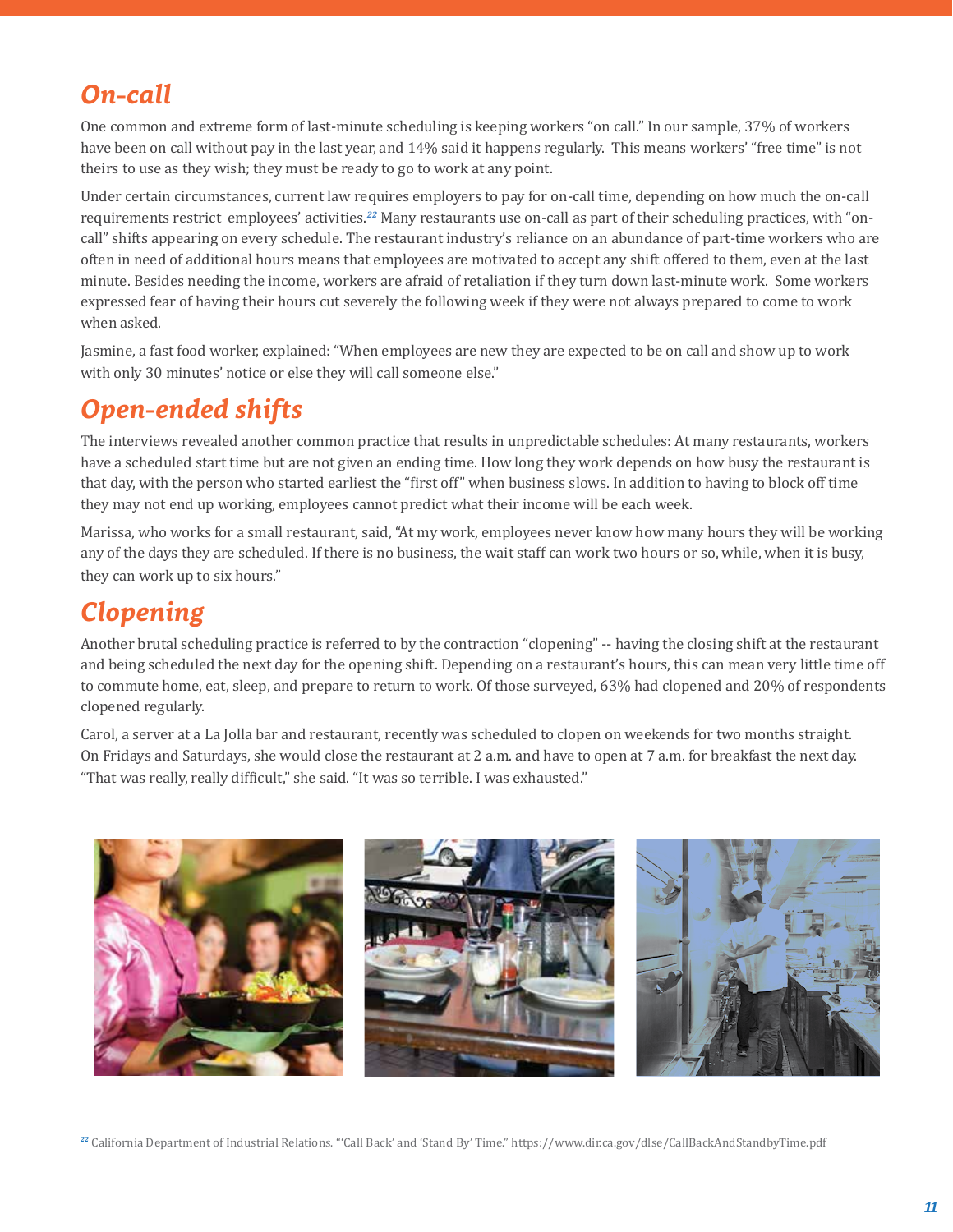## DISCRIMINATION:

According to U.S. Census Bureau data, our survey data, and our systematic observations, Latinos working in San Diego restaurants disproportionately work in positions with minimal or no chance to earn tips. Whites disproportionally work in tipped jobs and are particularly overrepresented in expensive restaurants where tips are highest. In our sample, Latinos experienced wage theft more frequently than White employees, and were more likely to experience multiple types. We also found women were under-represented in jobs at high-end restaurants, and in our sample experienced wage violations

more frequently than men in our sample.

Positions that deal directly with the public (servers, bartenders, and hosts/ hostesses) were more likely to be filled by White workers and positions that are behind the kitchen door are more likely to be held by Latinos. (Blacks and Asian-Americans are only 2% and 11%, respectively, of workers in the industry and their numbers in our data are too small to draw conclusions.)

Among respondents to our survey, 65% of bartenders, 52% of servers, and 58% of hostesses identified as White, while 73% of dishwashers, 64% of bussers, and 56% of line cooks identified as Latino. This overrepresentation is consistent with U.S. Census data on race and occupation for the San Diego region restaurant industry (2009-2013).

#### *Observations in High-End Restaurants*









*U.S. Census Bureau ACS/PUMS Data (2009-2013)*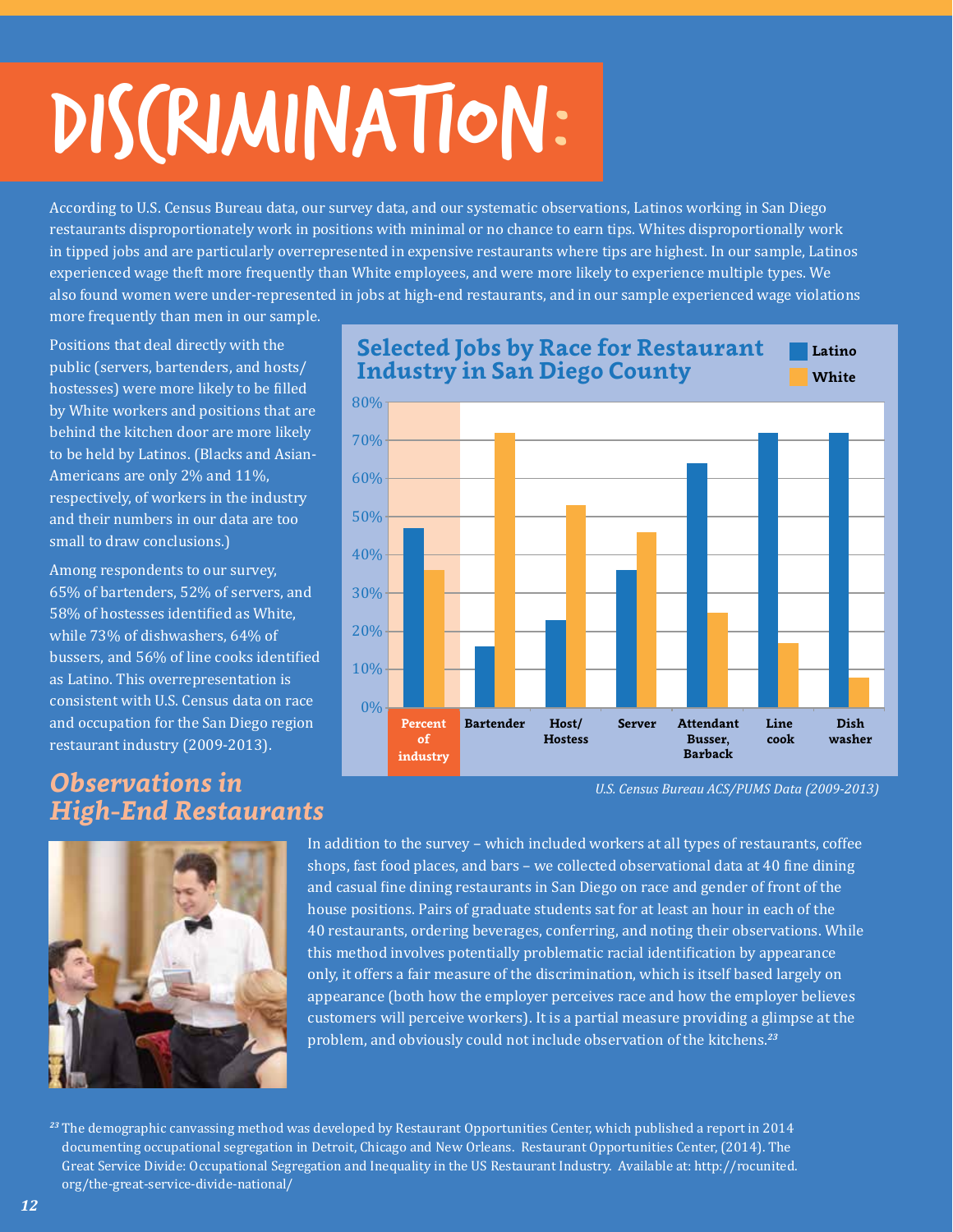We found more intense racial disparity among jobs at these high-end restaurants, where the potential tip income is highest. Whites, who make up 36% of all restaurant workers in San Diego, were greatly over-represented among the 548 front-ofthe-house workers observed in the 40 establishments; 74% of bartenders, 76% of servers, and 85% of managers were White. Latinos were over-represented in only one front-of-the-house job: as 55% of bussers, compared to their 47% of the industry.



Men also dominated the highest-income jobs. In the 40 high-

priced restaurants we observed, 57% of the servers were male. By contrast, 35% of all servers in the local restaurant industry (and 25% in our survey) are men. Two-thirds of bartenders in the high-end restaurants were male, compared to 50% of all bartenders in San Diego County (41% in our sample).

#### *Wage Theft and Discrimination*

In the survey, 35% of Latino respondents reported experiencing wage theft regularly (always or often), regardless of whether they were born in the United States, while 28% of Whites regularly experienced wage theft. Moreover, 8% of Latinos regularly experienced three or more types of wage theft, compared to 4% of Whites.

Wage theft also appears to more often target women: 37% of female respondents and 28% of males in our sample regularly experienced wage theft during the past year.

#### Disparities in percentages of surveyed workers experiencing wage theft regularly (*often* or *always*)

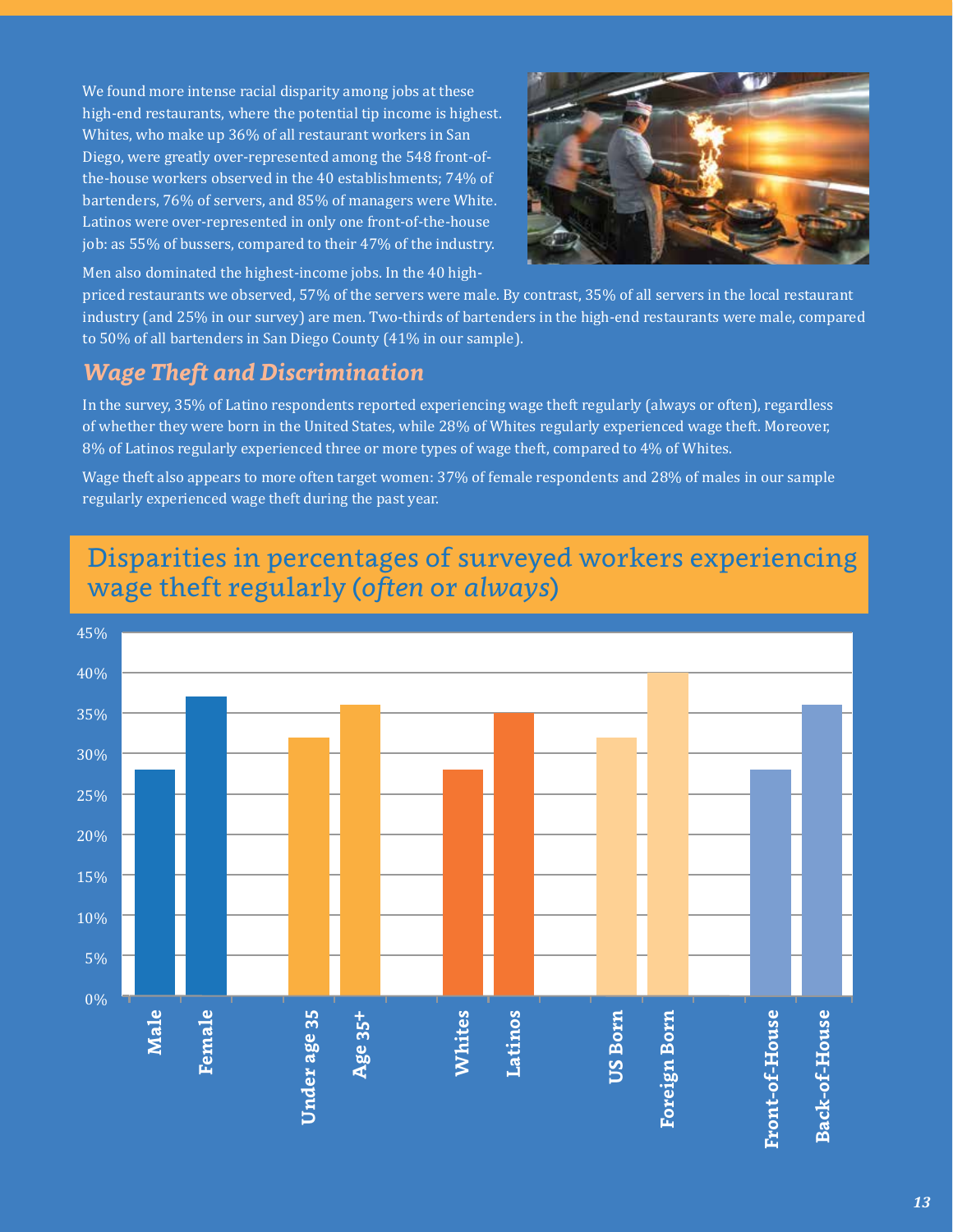## POLICY RECOMMENDATIONS:

The dramatic findings from the survey, interviews, and observations of our pilot study point to an urgent need for development of public policy solutions. Local and state governments are responsible for the health and safety of individuals and families, and for enforcing the laws on the books.

#### **WAGE THEFT:**

Effective enforcement of existing laws is key. Increased resources and improved policies are needed to strengthen enforcement.*<sup>24</sup>*

- Agencies that enforce workplace standards need sufficient resources to allow them to carry out proactive enforcement, rather than relying solely on employee complaints.
- Enforcement agencies at the federal, state and local levels, including City Attorneys and District Attorneys, should collaborate with community-based organizations to identify and pursue wage theft cases.
- Even after workers win court judgments, they often have difficulty collecting from employers. Wage liens can prevent employers from liquidating business assets to avoid payment of a court order giving workers the wages they are due.*<sup>25</sup>*

#### **TIP ABUSE:**

Increasing employees' knowledge of their rights regarding tips is critical, especially given the high proportion of employees we surveyed who did not know whether their tips were being stolen. Policies should:

- Require employers to give a written accounting to all tipped workers of tips received via credit cards and of tips distributed through tip pools.
- All tipped workers should receive regular information that it is illegal for owners or managers to retain any share of workers' tips, and how to report such violations.
- Reject proposals in California for a so-called "Tip Credit." It would legalize the currently illegal practice of crediting tips to reduce workers' pay and would exacerbate the wage theft and minimum wage enforcement problems by creating a subminimum wage and a complicated system for wages as well as tips.

#### **SCHEDULING:**

States and local jurisdictions should enact "fair scheduling" laws*<sup>26</sup>* that reduce the burden of unpredictable schedules on workers and incentivize stable schedules and full-time jobs, including:

- Require schedules at least two weeks in advance, with "predictability pay" to workers for last-minute changes.*<sup>27</sup>*
- Establish a minimum rest period between shifts, with a requirement for time-and-a-half pay for any work performed during the rest period.
- Establish a compensation requirement for each shift that a worker is required to be on-call.*<sup>28</sup>*
- Require that businesses offer additional hours to their current employees before hiring additional part-time employees.
- *<sup>24</sup>* For detailed policy recommendations and model legislation, see National Employment Law Project. 2011 "Winning Wage Justice." https://www. nelp.org/content/uploads/2015/03/WinningWageJustice2011.pdf
- *<sup>25</sup>* Examples of effective state wage lien laws include Alaska Statutes §34.35.400 and Wisconsin Statutes §109.09).
- *<sup>26</sup>* San Francisco "Retail Workers Bill of Rights" (SF Police Code Sections 33F & 33G); see also proposed state bills: California AB 357, Minnesota HF 1139, Massachusetts H.1708, and Maryland SB 688.

*<sup>27</sup> Ibid.*

*<sup>28</sup>* California AB 357.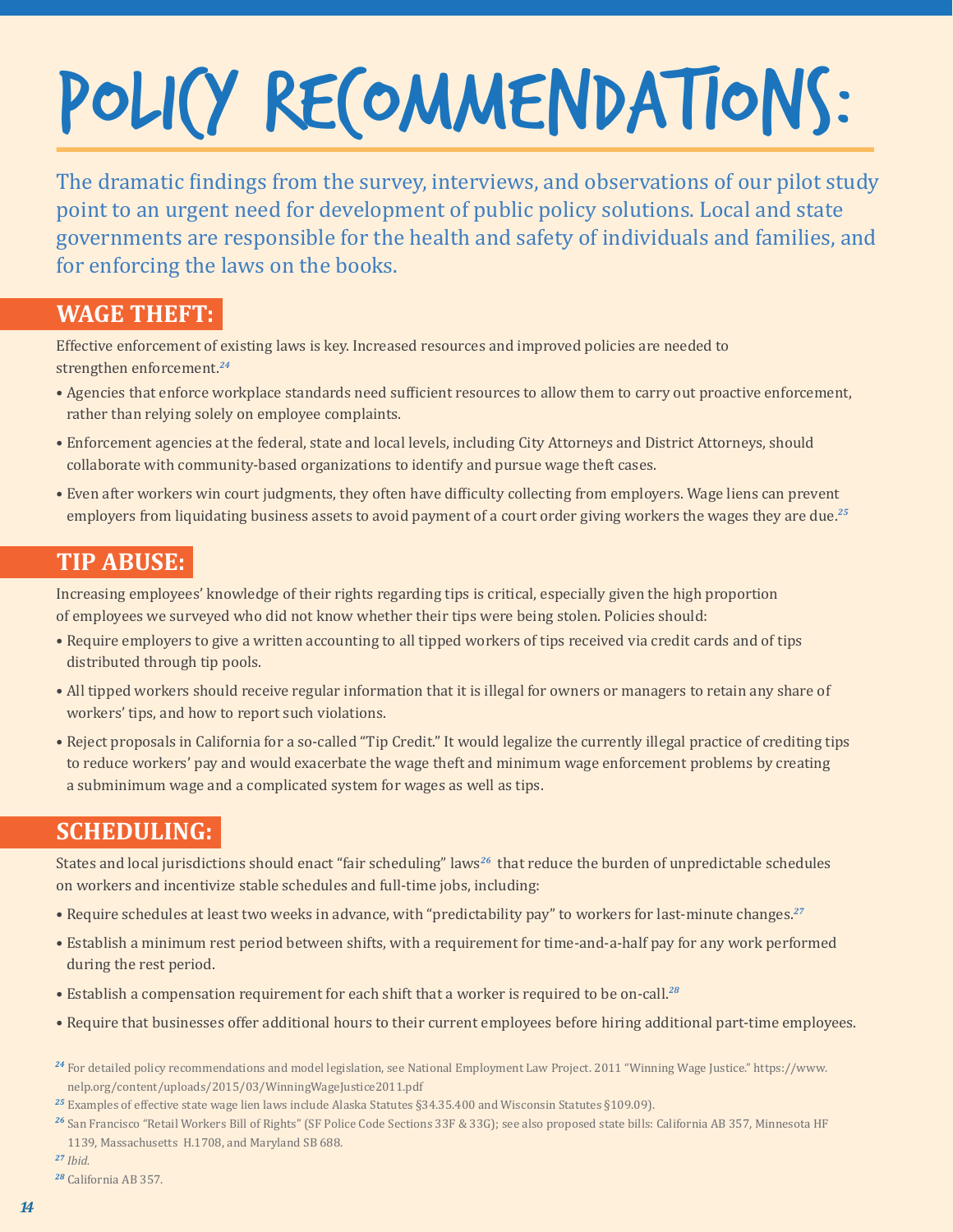#### **DISCRIMINATION:**

In addition to vigorous enforcement of existing equal opportunity laws, employers should be encouraged to create internal career ladders by implementing policies that:*<sup>29</sup>*

- Create clear, formal policies for hiring and promotion based on objective, skill-based criteria.
- Adopt formal performance evaluation systems based on measurable performance metrics.
- Provide ongoing training opportunities for workers to gain skills beyond those needed for their current position.
- Solicit internal applications for open positions before recruiting new employees.

#### **SICK TIME AND HEALTH:**

Restaurant workers need health insurance and they need the ability to take time off work to recover from illness and prevent the spread of communicable disease without facing economic hardship. Policies are needed that:

- Give food service workers the opportunity to earn 7 paid sick days per year.
- Create incentives for employers to provide affordable health insurance to their employees.

#### *Methods and Data*

This study examines the workplace experiences of employees in the San Diego "Food service and drinking places" industry, referred to throughout as the "restaurant industry." While other research has relied on survey data from the Census Bureau or the Bureau of Labor Statistics to profile the restaurant workforce in the San Diego region, we believe this is the first effort to survey local restaurant workers directly about their workplace experiences. In addition to surveying 337 workers from local restaurants, cafes, and bars, our research team also conducted in-depth interviews with 30 of the surveyed workers. The survey was conducted by a graduate field practicum class of the SDSU Sociology Masters program in March and April of 2015. Approximately a third of respondents answered the survey in person, and the rest took the survey online. Respondents, who were all 18 or over and currently working in a San Diego County restaurant, were recruited at trolley stops, on trolleys, in front of grocery stores, on community college campuses, through class presentations at SDSU, at soccer fields, at churches, through community organizations, and outside of restaurants. The research team also conducted systematic observations of the race and gender of workers in front-of-the-house jobs in 40 fine dining and casual fine dining restaurants in San Diego County. The restaurants were selected for price, popularity and geographic diversity, from online review and rating websites such as Zagat's and Yelp. Finally, we analyzed the 2009-2013 five-year Public Use Microdata Sample from the American Community Survey (from

| industry in San Diego County<br>compared to the<br>SDSU/CPI survey sample | Census<br><b>Bureau ACS</b><br>Data<br>$(2009 - 2013)$ | SDSU/<br><b>CPI</b><br>Survey<br>(2015) |     |
|---------------------------------------------------------------------------|--------------------------------------------------------|-----------------------------------------|-----|
| <b>Sample Size</b>                                                        |                                                        | 1493                                    | 337 |
| <b>Sex</b>                                                                | Male                                                   | 51%                                     | 42% |
|                                                                           | Female                                                 | 49%                                     | 58% |
| Age                                                                       | 18-25                                                  | 37%                                     | 41% |
| Group                                                                     | 25-34                                                  | 26%                                     | 33% |
|                                                                           | 35-44                                                  | <b>18%</b>                              | 13% |
|                                                                           | 45 and over                                            | 20%                                     | 13% |
| Race/                                                                     | Non-Latino White                                       | 36%                                     | 39% |
| <b>Ethnicity</b>                                                          | Non-Latino Black                                       | 2%                                      | 3%  |
|                                                                           | Asian/Pacific<br>Islander                              | 11%                                     | 8%  |
|                                                                           | Latino, any race                                       | 47%                                     | 42% |
|                                                                           | Other/Mixed Race                                       | 4%                                      | 8%  |
| Does not speak<br><b>English well</b>                                     |                                                        | 15%                                     | 9%  |
| Foreign-born                                                              |                                                        | 37%                                     | 30% |

**Demographics of the restaurant industry in San Diego County** 

the US Census Bureau) for restaurant workers in San Diego County for patterns of discrimination and for comparison with our survey data.

We attempted to recruit a diverse sample that reflects the characteristics of the region's restaurant workforce. Table 3 compares the demographic characteristics of our sample to weighted estimates of the demographic characteristics of employees in San Diego County's Food Service and Drinking Places industry from the US Census Bureau's 2009-2013 American Community Survey (ACS). On race and ethnicity, our data is fairly representative, with slight underrepresentation of Asian/Pacific Islander and Latinos and slight overrepresentation of other groups. Our sample also somewhat underrepresents both those with limited English proficiency and the foreign-born. The survey was available in English and Spanish, but more accessible to people with computer access and literacy.

While wage theft occurs across all groups, in our sample it was higher for women than men, older workers than younger, Latinos than Whites, foreign-born than native-born, non-English speakers than English speakers, and non-students than students. While women are overrepresented in our sample, all other groups with higher rates of violations are underrepresented. Therefore, our sample would likely tend to underestimate rates of violations in the local industry.

*<sup>29</sup>* For detailed recommendations, see the Restaurant Opportunities Center report, "The Great Service Divide: Occupational Segregation and Inequality in the US Restaurant Industry." http://rocunited.org/the-great-service-divide-national